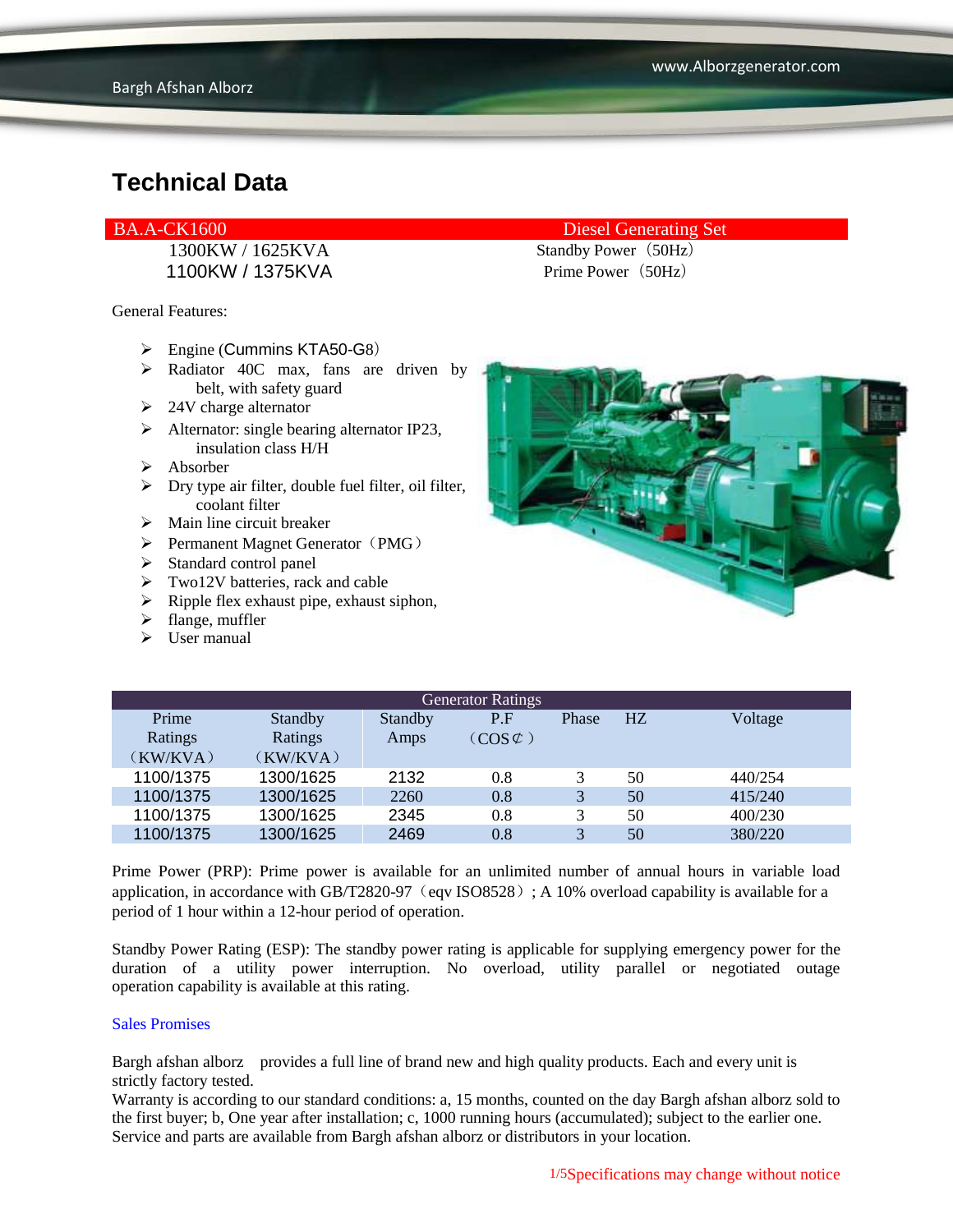| <b>BA.A-CK1600</b>               | <b>Diesel Generating Set</b> |  |  |
|----------------------------------|------------------------------|--|--|
|                                  | <b>ENGINE DATA</b>           |  |  |
| Manufacturer / Model:            | Cummins KTA50-G8, 4-cycle    |  |  |
| Air Intake System:               | Turbo, Air/Water cooling     |  |  |
| Fuel System:                     | PT type fuel pump, EFC       |  |  |
| <b>Cylinder Arrangement:</b>     | 16 in $V$                    |  |  |
| Displacement:                    | 50.3L                        |  |  |
| Bore and Stroke:                 | 159*159 (mm)                 |  |  |
| <b>Compression Ratio:</b>        | 14.9                         |  |  |
| Rated RPM:                       | 1500rpm                      |  |  |
| Max. Standby Power at Rated RPM: | 1300KW/1766HP                |  |  |
| Governor Type:                   | Electronic                   |  |  |
|                                  | <b>Exhaust System</b>        |  |  |
| Exhaust Gas Flow:                | 4350L/s                      |  |  |
| <b>Exhaust Temperature:</b>      | 510°C                        |  |  |
| <b>Max Back Pressure:</b>        | 6.7kPa                       |  |  |
|                                  | Air Intake System            |  |  |
| Max Intake Restriction:          | 6.23kPa                      |  |  |
| Consumption:                     | 1655L/s                      |  |  |
| Air Flow:                        | 44000L/s                     |  |  |
| Fuel System                      |                              |  |  |
| 100% (Prime Power) Load:         | 289 L/h                      |  |  |
| 75% (Prime Power) Load:          |                              |  |  |
| 50% (Prime Power) Load::         |                              |  |  |
|                                  | Oil System                   |  |  |
| Total Oil Capacity:              | 204L                         |  |  |
| Oil Consumption:                 | ≤4g/kwh                      |  |  |
| <b>Engine Oil Tank Capacity:</b> | 178L                         |  |  |
| Oil Pressure at Rated RPM:       | 345-483kPa                   |  |  |
|                                  | <b>Cooling System</b>        |  |  |
| <b>Total Coolant Capacity:</b>   | 199L                         |  |  |
| Thermostat:                      | 82-93°C                      |  |  |
| Max Water Temperature:           | 104°C                        |  |  |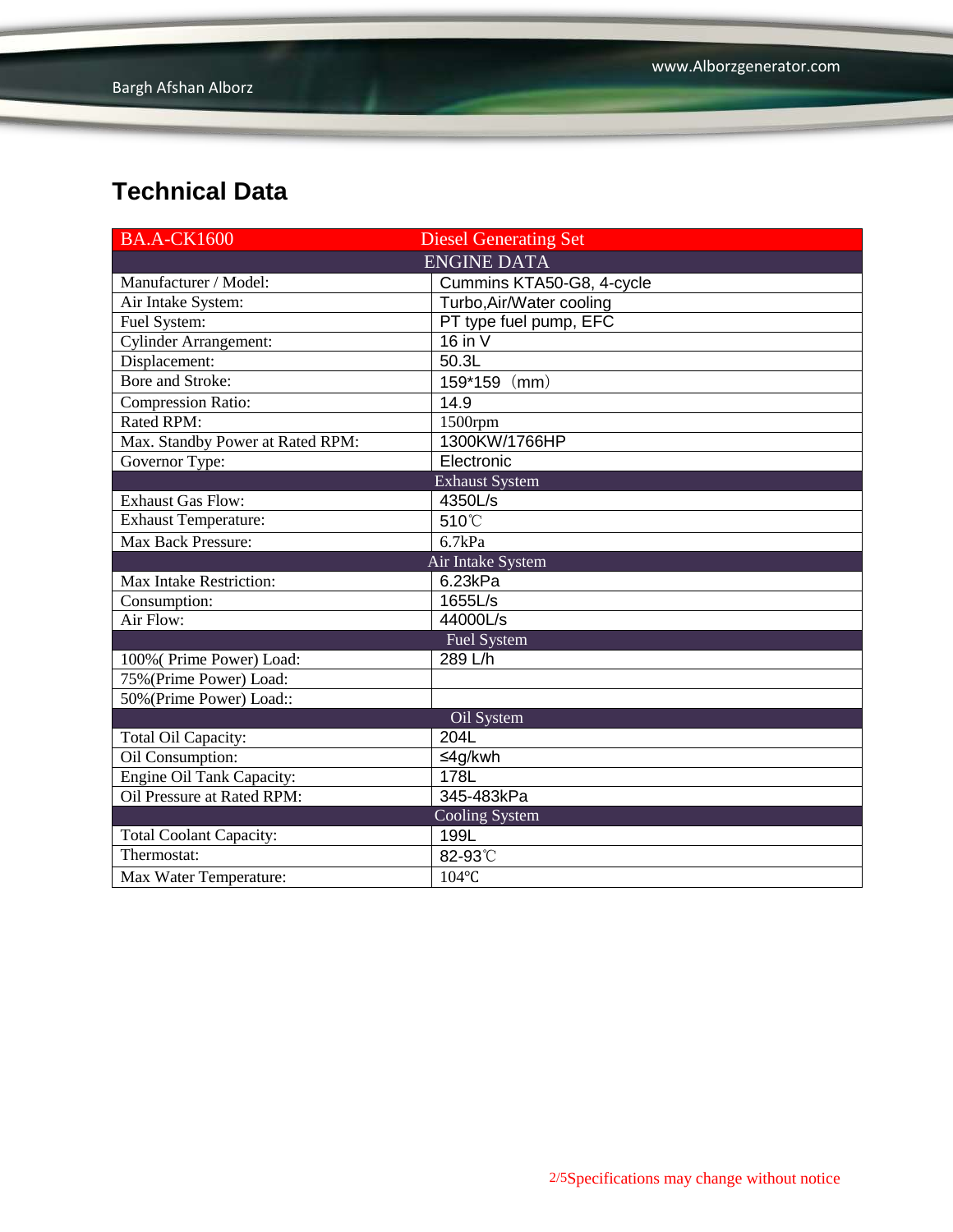| <b>BA.A-CK1600</b>                                                                         | <b>Diesel Generating Set</b>             |  |  |  |
|--------------------------------------------------------------------------------------------|------------------------------------------|--|--|--|
| <b>ALTERNATOR SPECIFICATION</b>                                                            |                                          |  |  |  |
|                                                                                            | <b>GENERAL DATA</b>                      |  |  |  |
| Compliance with GB755, BS5000, VDE0530, NEMAMG1-22, IED34-1, CSA22.2 and AS1359 standards. |                                          |  |  |  |
| <b>Alternator Data</b>                                                                     |                                          |  |  |  |
| Number of Phase:                                                                           | 3                                        |  |  |  |
| Connecting Type:                                                                           | 3 Phase and 4 Wires, "Y" type connecting |  |  |  |
| Number of Bearing:                                                                         |                                          |  |  |  |
| <b>Power Factor:</b>                                                                       | 0.8                                      |  |  |  |
| <b>Protection Grade:</b>                                                                   | IP23                                     |  |  |  |
| Altitude:                                                                                  | $\leq$ 1000m                             |  |  |  |
| Exciter Type:                                                                              | Brushless, self-exciting                 |  |  |  |
| <b>Insulation Class, Temperature Rise:</b>                                                 | H/H                                      |  |  |  |
| Telephone Influence Factor (TIF):                                                          | $50$                                     |  |  |  |
| THF:                                                                                       | $<$ 2%                                   |  |  |  |
| <b>Voltage Regulation, Steady State:</b>                                                   | $\leq \pm 1\%$                           |  |  |  |
| Alternator Capacity:                                                                       | 1600KVA                                  |  |  |  |
| <b>Alternator Efficiencies:</b>                                                            | 95.7%                                    |  |  |  |
| Air Cooling Flow:                                                                          | 2.69 <sub>m3</sub> /s                    |  |  |  |
|                                                                                            | <b>GENERATING SET DATA</b>               |  |  |  |
| <b>Voltage Regulation:</b>                                                                 | $\geq \pm 5\%$                           |  |  |  |
| <b>Voltage Regulation, Stead State:</b>                                                    | $\leq \pm 1\%$                           |  |  |  |
| Sudden Voltage Warp (100% Sudden Reduce):                                                  | $\leq +25\%$                             |  |  |  |
| Sudden Voltage Warp (Sudden Increase):                                                     | $\leq$ -20%                              |  |  |  |
| Voltage Stable Time (100% Sudden Reduce):                                                  | $\leq$ 6S                                |  |  |  |
| Voltage Stable Time (Sudden Increase)                                                      | $\leq 6S$                                |  |  |  |
| Frequency Regulation, Stead State:                                                         | $\leq 5\%$                               |  |  |  |
| Frequency Waving:                                                                          | ≤ $0.5%$                                 |  |  |  |
| Sudden Frequency Warp (100% Sudden Reduce):                                                | $\leq +12\%$                             |  |  |  |
| Sudden Frequency Warp (Sudden Increase):                                                   | $\leq$ -10%                              |  |  |  |
| Frequency Recovery Time (100% Sudden Reduce):                                              | $\leq$ 5S                                |  |  |  |
| Frequency Recovery Time (Sudden Increase):                                                 | $\overline{\leq}$ 5S                     |  |  |  |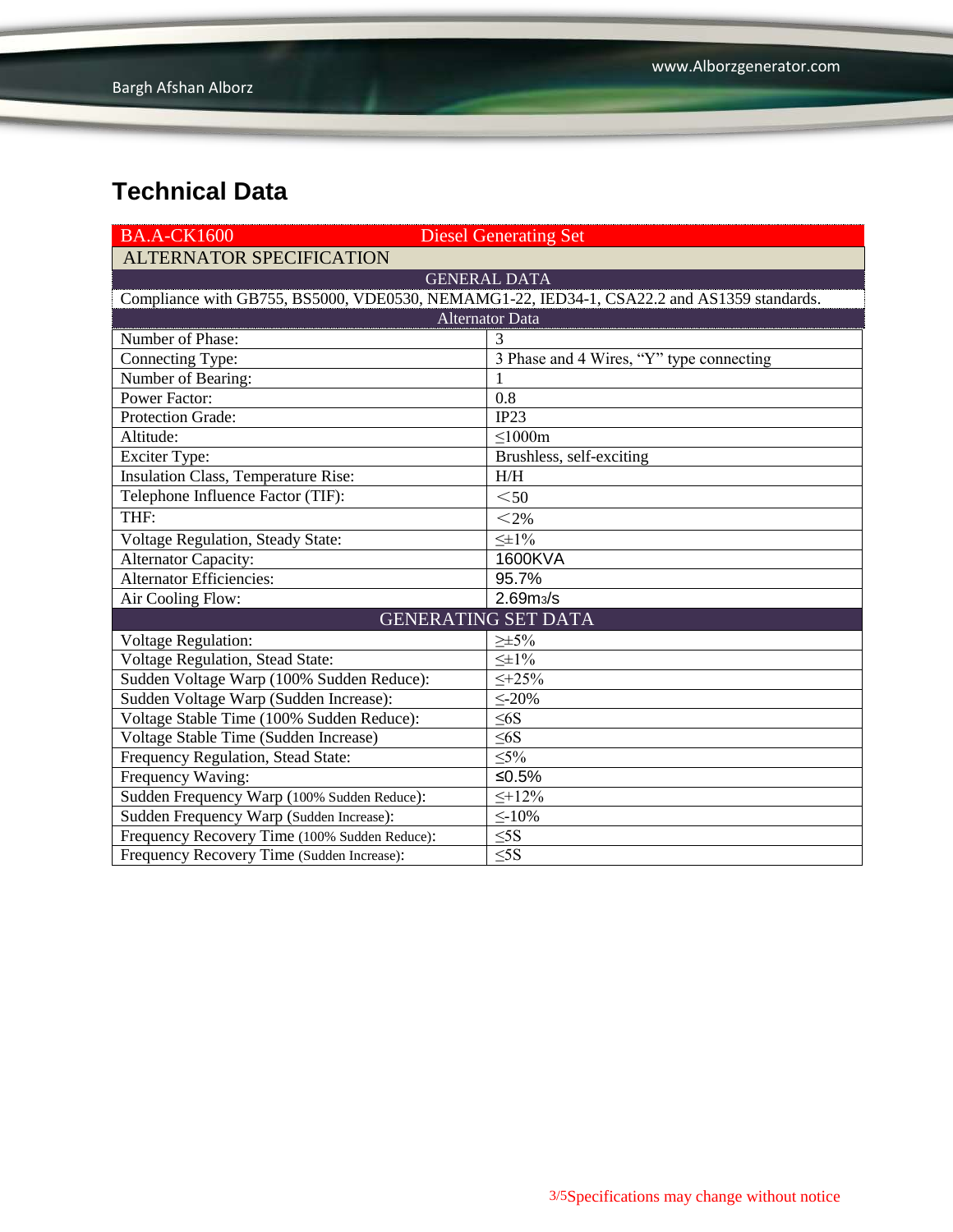| <b>BA.A-CK1600</b>                                                                         | <b>Diesel Generating Set</b>                               |                                                                   |  |
|--------------------------------------------------------------------------------------------|------------------------------------------------------------|-------------------------------------------------------------------|--|
| Options                                                                                    |                                                            |                                                                   |  |
| Engine                                                                                     | <b>Fuel System</b>                                         | <b>Control System</b>                                             |  |
| Heater 2KW & 4KW                                                                           | Daily Fuel Tank                                            | <b>Auto Control Panel</b>                                         |  |
| Battery Charger 3.5A & 7A                                                                  | <b>Base Fuel Tank</b>                                      | Remote Control Panel                                              |  |
|                                                                                            | <b>Water Separator</b>                                     | <b>Auto Transfer Switch (ATS)</b>                                 |  |
|                                                                                            | <b>Fuel Level Sensor</b>                                   | <b>Paralleling System</b>                                         |  |
| <b>Anti Condensation Heater</b><br>Drop CT (For Paralleling)                               | Rainproof Type<br>Soundproof Type<br><b>Container Type</b> | <b>Engine Parts Drawing List</b><br><b>Spare Parts</b>            |  |
| Dimension & Weight                                                                         |                                                            |                                                                   |  |
| <b>Standard Configuration</b><br>(Open Type)                                               | With Base Fuel Tank                                        | Soundproof Type                                                   |  |
| Overall Size: 5820 (mm)<br>$\times 2200$ (mm) $\times 2800$ (mm)<br><b>Weight: 10600kg</b> |                                                            | Overall Size: Standard 40'ft high<br>container<br>Weight: 32000kg |  |